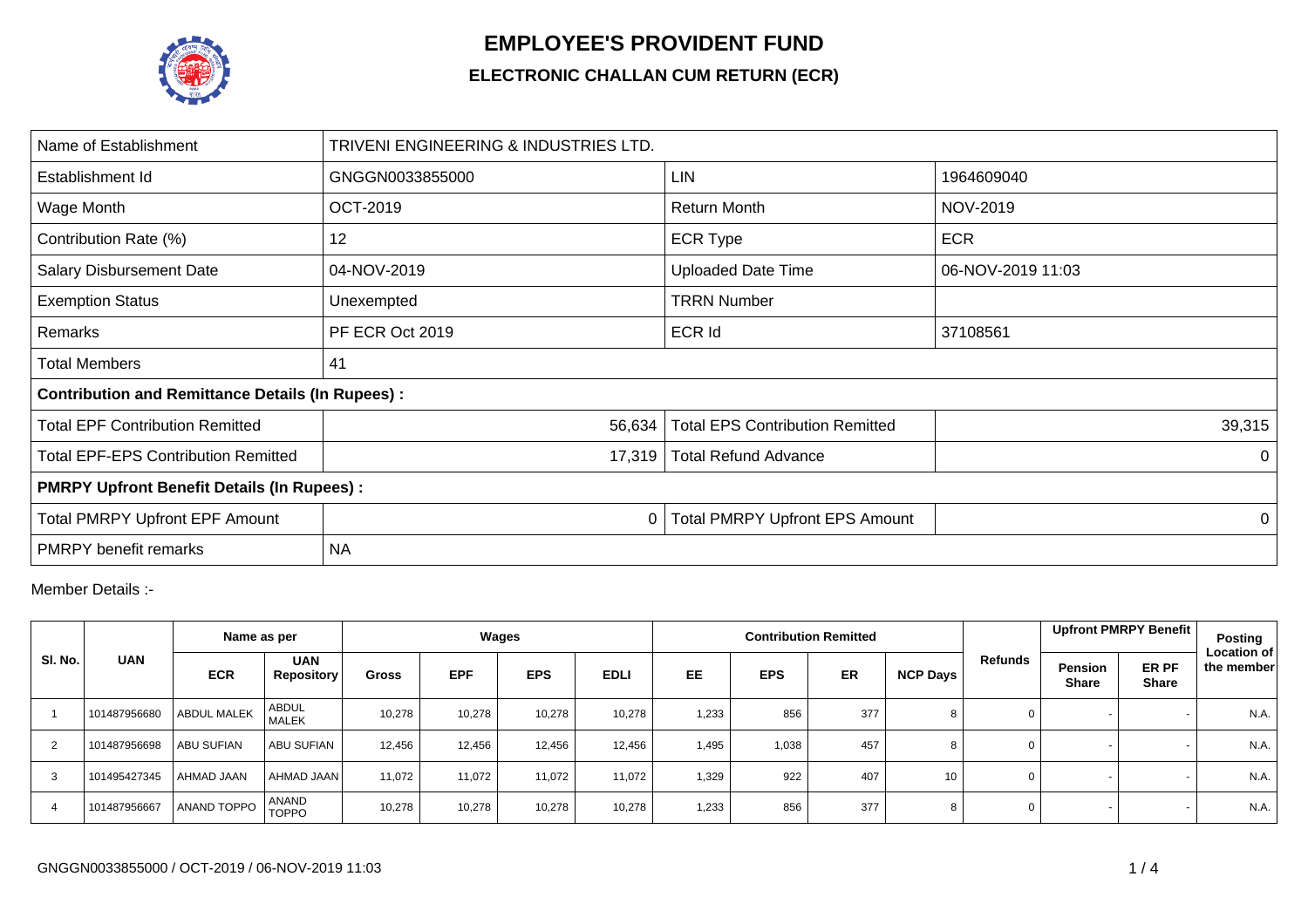|                |              | Name as per                                        |                                                    | Wages        |            |            |             |           |            | <b>Contribution Remitted</b> |                 |                | <b>Upfront PMRPY Benefit</b> |                       | Posting                          |
|----------------|--------------|----------------------------------------------------|----------------------------------------------------|--------------|------------|------------|-------------|-----------|------------|------------------------------|-----------------|----------------|------------------------------|-----------------------|----------------------------------|
| SI. No.        | <b>UAN</b>   | <b>ECR</b>                                         | <b>UAN</b><br><b>Repository</b>                    | <b>Gross</b> | <b>EPF</b> | <b>EPS</b> | <b>EDLI</b> | <b>EE</b> | <b>EPS</b> | ER.                          | <b>NCP Days</b> | <b>Refunds</b> | Pension<br><b>Share</b>      | ER PF<br><b>Share</b> | <b>Location of</b><br>the member |
| 5              | 101487956717 | <b>ANIL DANG</b>                                   | ANIL DANG                                          | 10,278       | 10,278     | 10,278     | 10,278      | 1,233     | 856        | 377                          | 8               | $\mathbf 0$    |                              |                       | N.A.                             |
| 6              | 101213091940 | <b>ANIL KUMAR</b><br>CHANDRAVANS<br>HI             | <b>ANIL KUMAR</b><br>CHANDRAVA<br><b>NSHI</b>      | 13,840       | 13,840     | 13,840     | 13,840      | 1,661     | 1,153      | 508                          | 6               | $\Omega$       |                              |                       | N.A.                             |
| $\overline{7}$ | 101495429001 | ANIL MEHTA                                         | <b>ANIL MEHTA</b>                                  | 14,532       | 14,532     | 14,532     | 14,532      | 1,744     | 1,211      | 533                          | 5               | 0              |                              |                       | N.A.                             |
| 8              | 101495427309 | <b>BAISAKHU</b><br>MARAVI                          | <b>BAISAKHU</b><br><b>MARAVI</b>                   | 11,764       | 11,764     | 11,764     | 11,764      | 1,412     | 980        | 432                          | 9               | 0              |                              |                       | N.A.                             |
| 9              | 101298455686 | DAUD HAMSO                                         | <b>DAUD</b><br><b>HAMSOY</b>                       | 14,532       | 14,532     | 14,532     | 14,532      | 1,744     | 1,211      | 533                          | 5               | 0              |                              |                       | N.A.                             |
| 10             | 101495427313 | <b>DEEPAK</b>                                      | <b>DEEPAK</b>                                      | 9,707        | 9,707      | 9,707      | 9,707       | 1,165     | 809        | 356                          | 9               | 0              |                              |                       | N.A.                             |
| 11             | 101341452841 | <b>DEVSARAN</b>                                    | <b>DEVSARAN</b>                                    | 7,423        | 7,423      | 7,423      | 7,423       | 891       | 618        | 273                          | 13              | $\mathsf 0$    |                              |                       | N.A.                             |
| 12             | 101188247826 | <b>FATIK SEKH</b>                                  | <b>FATIK SEKH</b>                                  | 13,148       | 13,148     | 13,148     | 13,148      | 1,578     | 1,095      | 483                          | $\overline{7}$  | 0              |                              |                       | N.A.                             |
| 13             | 101487956633 | <b>HEMANT</b><br><b>KUMAR</b>                      | <b>HEMANT</b><br><b>KUMAR</b>                      | 10,849       | 10,849     | 10,849     | 10,849      | 1,302     | 904        | 398                          | $\overline{7}$  | $\mathbf 0$    |                              |                       | N.A.                             |
| 14             | 100660170118 | <b>HEMANT</b><br><b>KUMAR</b><br><b>SHRIWASTAV</b> | <b>HEMANT</b><br><b>KUMAR</b><br><b>SHRIWASTAV</b> | 14,532       | 14,532     | 14,532     | 14,532      | 1,744     | 1,211      | 533                          | 5               | $\mathbf 0$    |                              |                       | N.A.                             |
| 15             | 101487956605 | <b>HURMAT SK</b>                                   | <b>HURMAT SK</b>                                   | 9,136        | 9,136      | 9,136      | 9,136       | 1,096     | 761        | 335                          | 10              | $\Omega$       |                              |                       | N.A.                             |
| 16             | 101207336347 | KRISHANPAL                                         | KRISHNA PAL                                        | 10,278       | 10,278     | 10,278     | 10,278      | 1,233     | 856        | 377                          | 8               | $\mathbf 0$    |                              |                       | N.A.                             |
| 17             | 101487956679 | <b>MAHA SINGH</b>                                  | <b>MAHA SINGH</b>                                  | 10,278       | 10,278     | 10,278     | 10,278      | 1,233     | 856        | 377                          | 8               | $\mathbf 0$    |                              |                       | N.A.                             |
| 18             | 101487956646 | <b>MANOJ</b><br><b>CHAURASIA</b>                   | <b>MANOJ</b><br><b>CHAURASIA</b>                   | 12,562       | 12,562     | 12,562     | 12,562      | 1,507     | 1,046      | 461                          | $\overline{4}$  | $\mathbf 0$    |                              |                       | N.A.                             |
| 19             | 101350010514 | <b>MAYANK</b><br><b>VERMA</b>                      | <b>MAYANK</b><br><b>VERMA</b>                      | 14,532       | 14,532     | 14,532     | 14,532      | 1,744     | 1,211      | 533                          | 5               | $\mathbf 0$    |                              |                       | N.A.                             |
| 20             | 101217855379 | <b>MD NOOR</b><br><b>ALAM</b>                      | <b>MD NOOR</b><br><b>ALAM</b>                      | 12,456       | 12,456     | 12,456     | 12,456      | 1,495     | 1,038      | 457                          | 8               | $\Omega$       |                              |                       | N.A.                             |
| 21             | 101495427321 | <b>MINTU</b>                                       | <b>MINTU</b>                                       | 9,136        | 9,136      | 9,136      | 9,136       | 1,096     | 761        | 335                          | 10              | $\mathbf 0$    |                              |                       | N.A.                             |
| 22             | 101495428971 | <b>MOHD NANHE</b>                                  | <b>MOHD</b><br><b>NANHE</b>                        | 11,420       | 11,420     | 11,420     | 11,420      | 1,370     | 951        | 419                          | 6               | 0              |                              |                       | N.A.                             |
| 23             | 101495428963 | MUNTYAJ<br>AHAMAD                                  | <b>MUNTYAJ</b><br>AHAMAD                           | 11,420       | 11,420     | 11,420     | 11,420      | 1,370     | 951        | 419                          | 6               | $\mathbf 0$    |                              |                       | N.A.                             |
| 24             | 101495428992 | <b>NOSE</b>                                        | <b>NOSE</b>                                        | 10,849       | 10,849     | 10,849     | 10,849      | 1,302     | 904        | 398                          | $\overline{7}$  | $\mathbf 0$    |                              |                       | N.A.                             |
| 25             | 101487956651 | NRIPEN DAS                                         | <b>NRIPEN DAS</b>                                  | 11,420       | 11,420     | 11,420     | 11,420      | 1,370     | 951        | 419                          | 6               | $\mathbf 0$    |                              |                       | N.A.                             |
| 26             | 101495429029 | <b>PANCHAM</b><br><b>SINGH</b>                     | <b>PANCHAM</b><br><b>SINGH</b>                     | 11,991       | 11,991     | 11,991     | 11,991      | 1,439     | 999        | 440                          | 5               | $\mathbf 0$    |                              |                       | N.A.                             |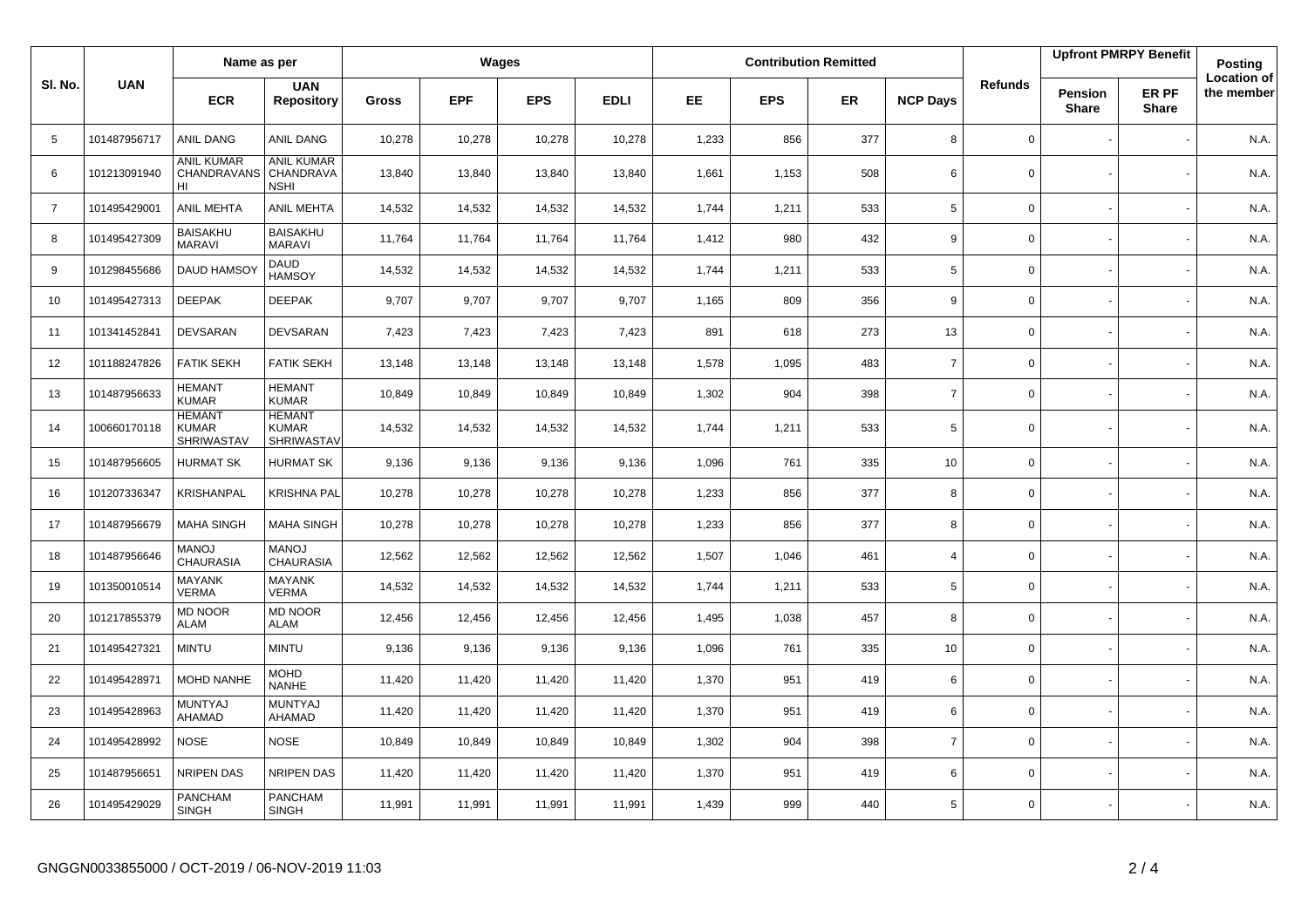|         | <b>UAN</b>   | Name as per                       |                                             | Wages        |            |            |             |           |            | <b>Contribution Remitted</b> |                 |                | <b>Upfront PMRPY Benefit</b>   |                       | <b>Posting</b>                   |
|---------|--------------|-----------------------------------|---------------------------------------------|--------------|------------|------------|-------------|-----------|------------|------------------------------|-----------------|----------------|--------------------------------|-----------------------|----------------------------------|
| SI. No. |              | <b>ECR</b>                        | <b>UAN</b><br><b>Repository</b>             | <b>Gross</b> | <b>EPF</b> | <b>EPS</b> | <b>EDLI</b> | <b>EE</b> | <b>EPS</b> | <b>ER</b>                    | <b>NCP Days</b> | <b>Refunds</b> | <b>Pension</b><br><b>Share</b> | ER PF<br><b>Share</b> | <b>Location of</b><br>the member |
| 27      | 101315587217 | PANKAJ KUMAR                      | PANKAJ<br><b>KUMAR</b>                      | 13,840       | 13,840     | 13,840     | 13,840      | 1,661     | 1,153      | 508                          | 6               | $\mathbf 0$    |                                |                       | N.A.                             |
| 28      | 101495427332 | <b>RAJENDRA</b>                   | <b>RAJENDRA</b>                             | 10,278       | 10,278     | 10,278     | 10,278      | 1,233     | 856        | 377                          | 8               | $\mathbf 0$    |                                |                       | N.A.                             |
| 29      | 101195656647 | RAJU SK                           | <b>RAJU SK</b>                              | 10,380       | 10,380     | 10,380     | 10,380      | 1,246     | 865        | 381                          | 11              | $\mathbf 0$    |                                |                       | N.A.                             |
| 30      | 101387748592 | <b>SHAMBHU</b><br>PRASAD          | <b>SAMBHU</b><br><b>PARSAD</b>              | 11,420       | 11,420     | 11,420     | 11,420      | 1,370     | 951        | 419                          | 6               | $\mathbf 0$    |                                |                       | N.A.                             |
| 31      | 101487956614 | <b>SANGAM SINGH</b>               | SANGAM<br><b>SINGH</b>                      | 13,133       | 13,133     | 13,133     | 13,133      | 1,576     | 1,094      | 482                          | 3               | $\mathbf 0$    |                                |                       | N.A.                             |
| 32      | 101195656584 | <b>SANU SEKH</b>                  | SANU SEKH                                   | 13,148       | 13,148     | 13,148     | 13,148      | 1,578     | 1,095      | 483                          | $\overline{7}$  | $\mathbf 0$    |                                |                       | N.A.                             |
| 33      | 101196274471 | <b>SEKH TANU</b>                  | <b>SEKH TANU</b>                            | 10,380       | 10,380     | 10,380     | 10,380      | 1,246     | 865        | 381                          | 11              | $\mathbf 0$    |                                |                       | N.A.                             |
| 34      | 101487956596 | <b>SENAN SAMAD</b>                | <b>SENEN</b><br>SAMAD                       | 9,707        | 9,707      | 9,707      | 9,707       | 1,165     | 809        | 356                          | 9               | $\mathbf 0$    |                                |                       | N.A.                             |
| 35      | 101487956622 | <b>SENTU SEKH</b>                 | <b>SENTU SEKH</b>                           | 11,072       | 11,072     | 11,072     | 11,072      | 1,329     | 922        | 407                          | 10              | $\mathbf 0$    |                                |                       | N.A.                             |
| 36      | 101495428985 | <b>TAFAZUL</b><br><b>HOQUE</b>    | <b>TAFAZUL</b><br><b>HOQUE</b>              | 11,420       | 11,420     | 11,420     | 11,420      | 1,370     | 951        | 419                          | 6               | $\mathbf 0$    |                                |                       | N.A.                             |
| 37      | 101470937893 | <b>LAT</b><br><b>MOHAMMAD</b>     | TAJ<br><b>MOHAMMAD</b>                      | 9,136        | 9,136      | 9,136      | 9,136       | 1,096     | 761        | 335                          | 10 <sup>°</sup> | $\mathbf{0}$   |                                |                       | N.A.                             |
| 38      | 101487956701 | <b>UDAY KUMAR</b><br><b>DUTTA</b> | <b>UDAY</b><br><b>KUMAR</b><br><b>DUTTA</b> | 10,849       | 10,849     | 10,849     | 10,849      | 1,302     | 904        | 398                          | $\overline{7}$  | $\mathbf 0$    |                                |                       | N.A.                             |
| 39      | 101310678621 | <b>UPENDRA RAM</b>                | <b>UPENDRA</b><br>RAM                       | 12,456       | 12,456     | 12,456     | 12,456      | 1,495     | 1,038      | 457                          | 8               | $\mathbf 0$    |                                |                       | N.A.                             |
| 40      | 101495429017 | <b>VIKKI</b>                      | <b>VIKKI</b>                                | 11,420       | 11,420     | 11,420     | 11,420      | 1,370     | 951        | 419                          | 6               | $\mathbf{0}$   |                                |                       | N.A.                             |
| 41      | 101495427350 | <b>VIRENDRA</b><br><b>MEHTA</b>   | <b>VIRENDRA</b><br><b>MEHTA</b>             | 13,148       | 13,148     | 13,148     | 13,148      | 1,578     | 1,095      | 483                          | $\overline{7}$  | $\mathbf 0$    |                                |                       | N.A.                             |